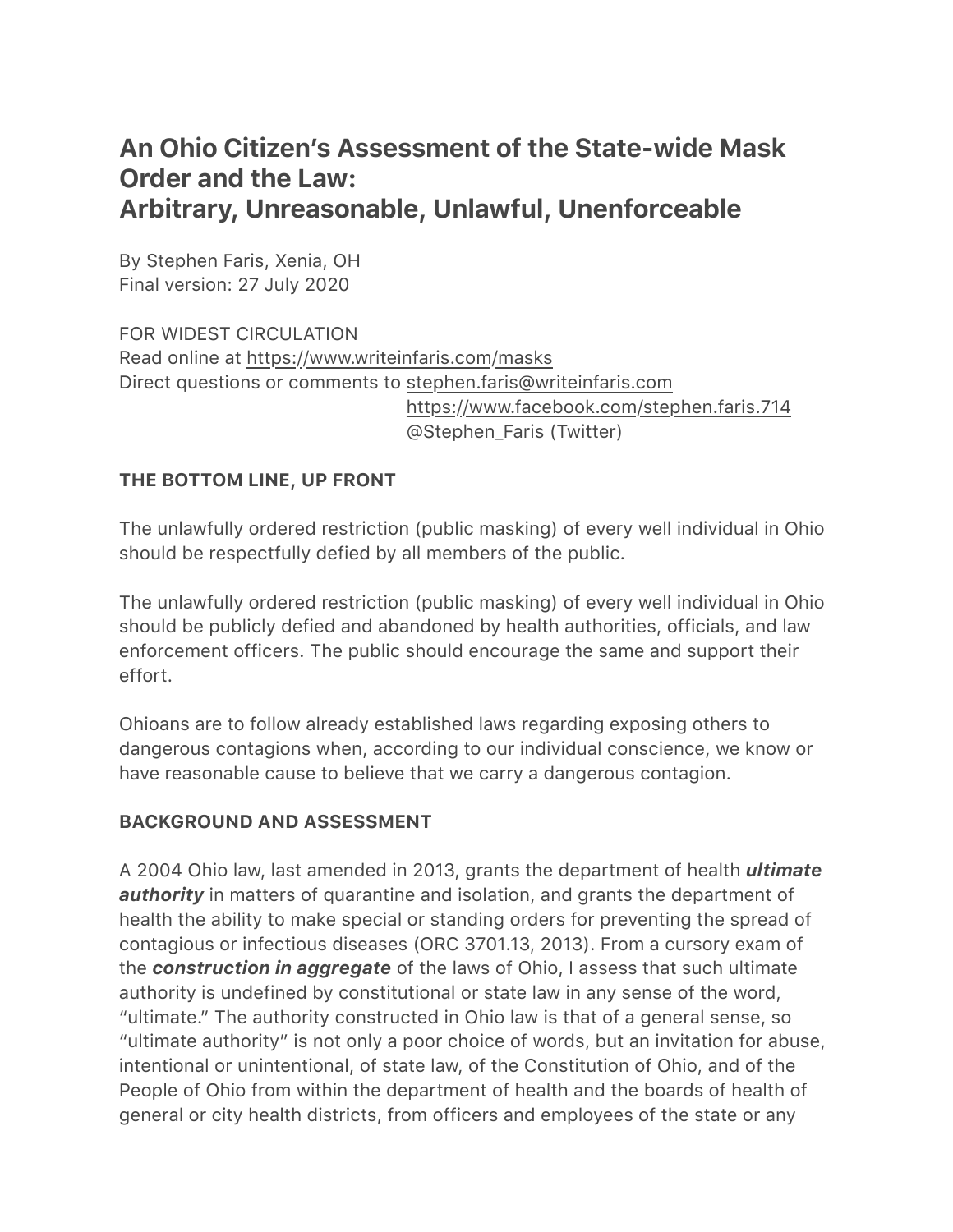county, city, or township, and from health care providers, businesses, and other places of public accommodation within the same. *During the COVID-19 pandemic, I assess that several such abuses have taken place,* but rather than enumerate them all, I will focus on one, the issuance of the state-wide mask order.

"Ultimate authority" in matters of quarantine and isolation has come into direct conflict with, and has been unlawfully applied against, our individual constitutional right of conscience as Ohioans, who, under the general sense of the same authority from the department of health, *are to follow already established laws regarding exposing others to dangerous contagions*, when, according to our individual conscience, we know or have reasonable cause to believe that we carry a dangerous contagion. Ohioans are routinely a caring, compassionate, conscientious, law-abiding people and are reliable in their own right to protect one another according to their conscience and according to law duly established by their elected representatives decades ago (e.g., ORC 3701.81, 1974). In these days of pandemic, Ohioans are naturally more careful, more compassionate, and more conscientious towards each other and towards the law.

For the issuance of a state-wide mask order, whereby the department of health has circumvented *every* individual's responsibility to follow law according to conscience, herein declared an abuse of power, an abuse of law, an abuse of the Constitution of Ohio (Article I, Section 7), and an abuse of the People of Ohio, *a firm reminder must go forth to all corners of the republic, by the entire public,* that the People of Ohio are Sovereign and that all political power is inherent in them, not in a single un-elected individual or department as the word, "ultimate" implies.

The People of Ohio are a people of law. Any person who serves the public in any official capacity of relevance has sworn an oath to support, and even defend, the Constitution of Ohio and the Constitution of the United States. It is incumbent upon all of us who have sworn such an oath, regardless of our greater or lesser role, to consistently interpose ourselves between abusers and the Constitution on behalf of the People during the course of our normal duties. It is incumbent upon the People to consistently lend our strength and support to our public servants, regardless of their greater or lesser role, to encourage them in their consistent and confident interposition for us during the course of their normal duties. *In effect, the unlawfully ordered restriction (public masking) of every well individual in Ohio should be respectfully defied by all members of the public. The unlawfully ordered restriction (public masking) of every well individual in Ohio should be publicly defied and abandoned by the health authorities, officials, and law enforcement officers. The public should encourage the same and support their effort.*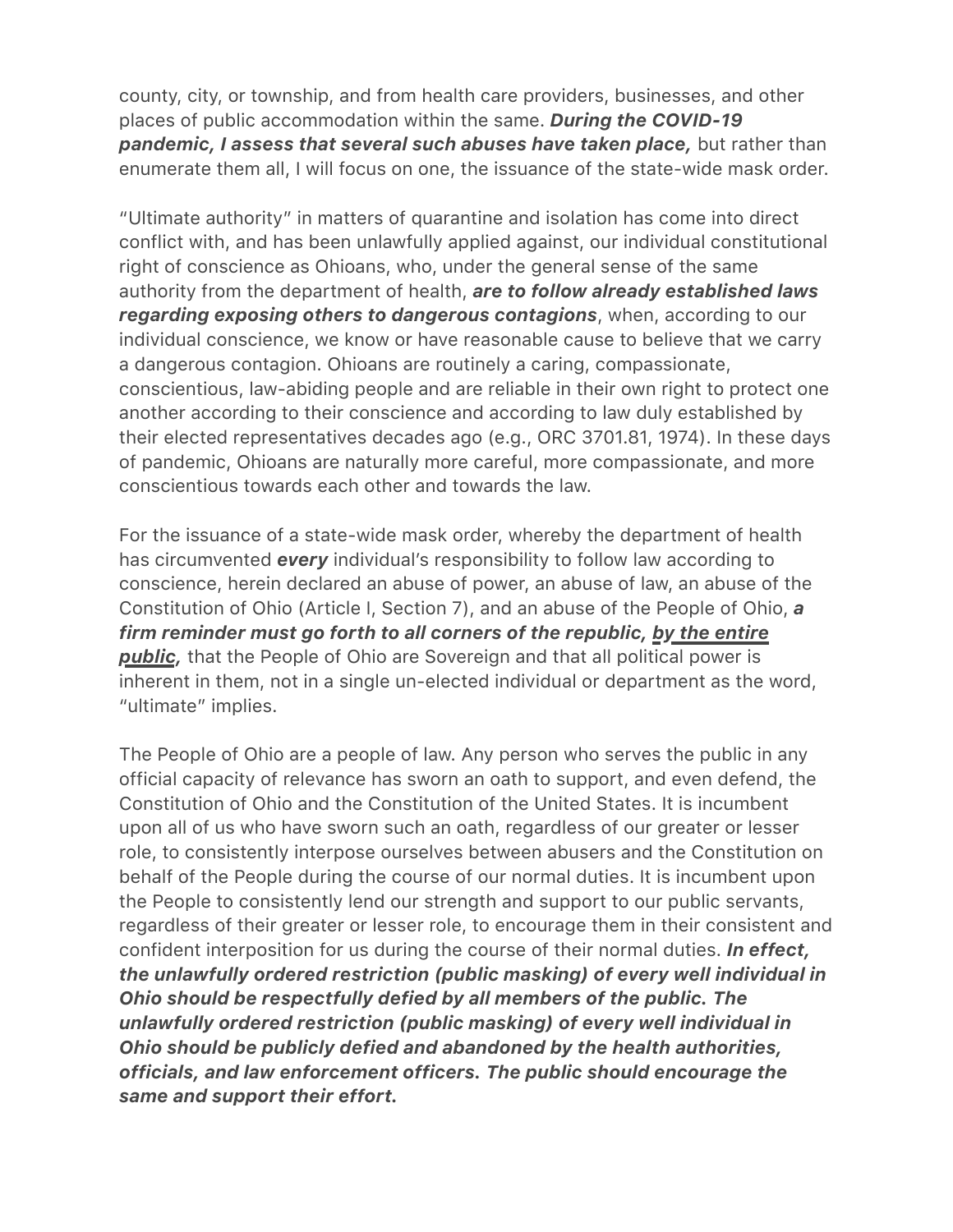In my assessment, the word, "ultimate" should be removed from the law and the sense of general authority, as found in the aggregate construction, should be allowed to prevail coherently hereafter. The general authority, when issuing special or standing orders, *must submit to the conscience of the People of Ohio to follow duly established laws*. The actions of the department of health, the governor, any health district, county, city, health care provider, business, or place of public accommodation, that were committed in the spirit of ultimate authority and contrary to the sense of general authority, and against the conscience of the People of Ohio, should be *rebuked publicly and reversed immediately*. Until such removal of the word, "ultimate," and afterwards, it is the duty of every oathswearing official, regardless of their greater or lesser role, to interpose between such unlawful acts and the public and individual conscience during the course of their normal duties.

The Ohio state-wide mask order is arbitrary, unreasonable, unlawful and unenforceable.

Respectfully,

//SIGNED//

Stephen Faris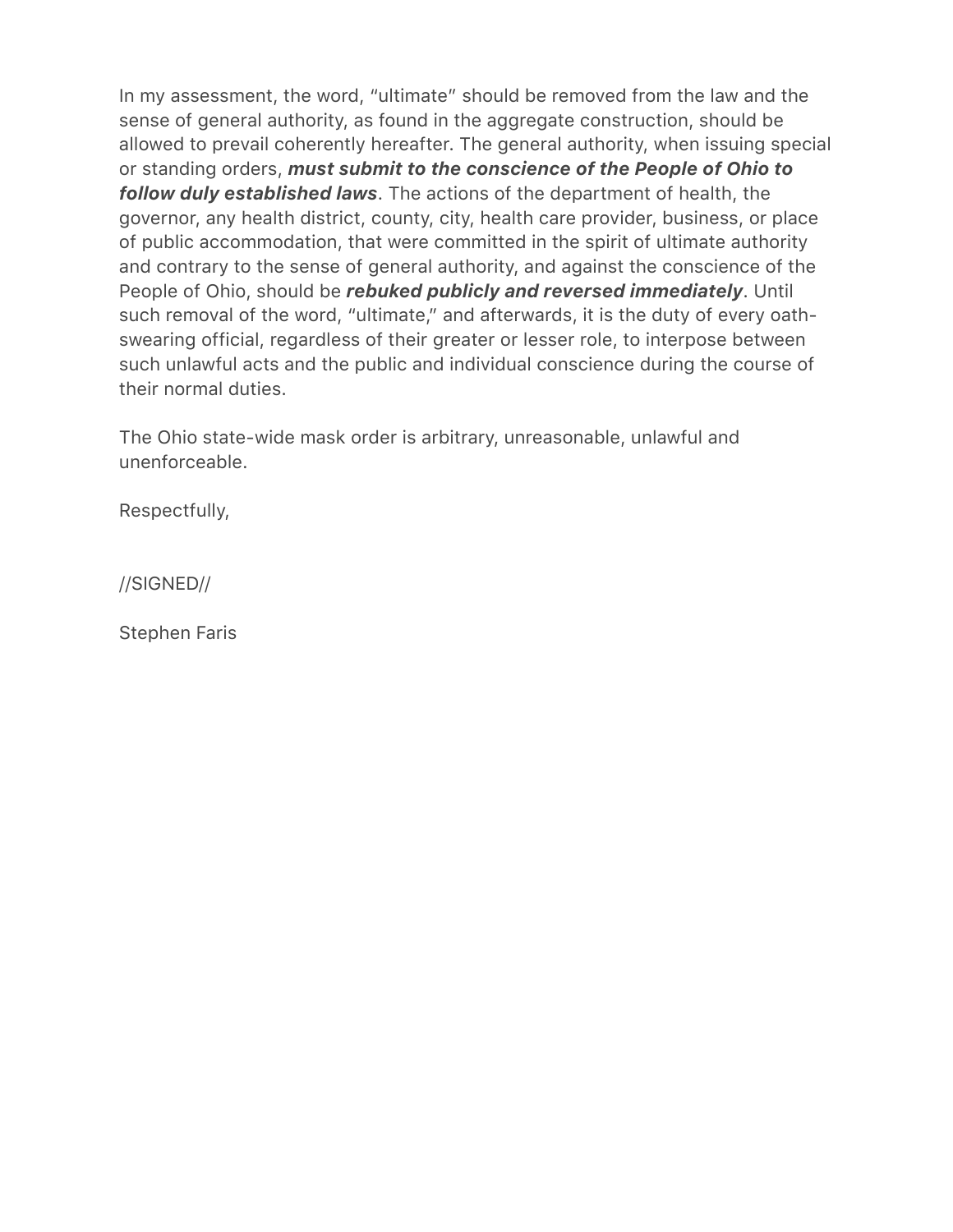# SUPPORTING REFERENCES (ANALYSIS FOLLOWS)

## DIRECTOR'S ORDER, Re: Director's Order for Facial Coverings throughout the State of Ohio, 23 July 2020

"… to mitigate the spread of COVID-19 in Ohio, I Order all residents of the State of Ohio to wear facial coverings (masks) when out in public in accordance with the requirements set forth in Section 3 of this order." (Paragraph 1. Preamble)

"This Order shall be effective at 6:00 p.m. on July 23, 2020 and remains in full force and in effect until the Governor's Executive Order expires or the Director of the Ohio Department of Health rescinds or modifies this Order, whichever occurs sooner." (Paragraph 5. Duration)

#### Ohio Revised Code 3701.13, Department of Health - Powers, as of 2013

"The department of health shall have supervision of all matters relating to the preservation of the life and health of the people and have *ultimate authority* in matters of *quarantine and isolation*, which it may declare and enforce, when neither exists, and modify, relax, or abolish, when either has been established…" (Paragraph 1)

"The department may make special or standing orders or rules for… preventing the spread of contagious or infectious diseases…" (Paragraph 2)

## Ohio Revised Code 3701.352, Department of Health - Violations Prohibited, as of 2012

"No person shall violate any rule the director of health or department of health adopts or any order the director or department of health issues under this chapter to prevent a threat to the public caused by a pandemic, epidemic, or bioterrorism event."

### Ohio Revised Code 3701.56, Department of Health - Enforcement of Rules and Regulations, as of 2004

"Boards of health of a general or city health district, health authorities and officials, officers of state institutions, police officers, sheriffs, constables, and other officers and employees of the state or any county, city, or township, shall enforce quarantine and isolation orders, and the rules the department of health adopts."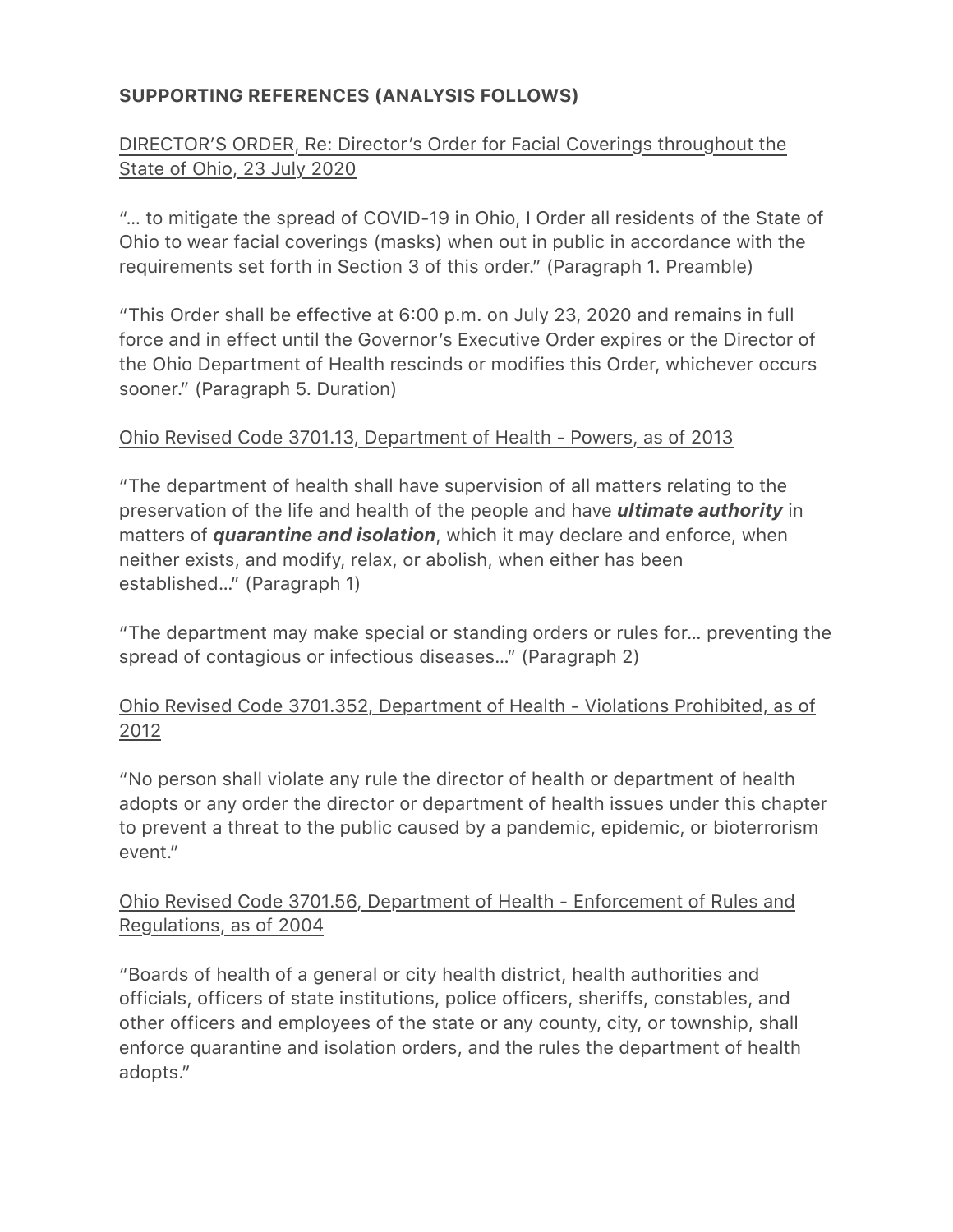Ohio Administrative Code 3701-3-01, Communicable Diseases (Definitions, Item W), as of 2016

"'Quarantine' means the *restriction of the movements or activities of a well individual* or animal *who has been exposed* to a communicable disease during the period of communicability of that disease and in such a manner that transmission of the disease may have occurred. *The duration of the quarantine ordered shall be equivalent to the usual incubation period [see notes in analysis below] of the disease* to which the susceptible person or animal was exposed."

Ohio Administrative Code 3701-3-01, Communicable Diseases (Definitions, Item R), as of 2016

"'Isolation' means the *separation of an infected individual [see notes in*  **analysis below]** from others during the period of disease communicability in such a way that prevents, as far as possible, the direct or indirect conveyance of an infectious agent to those who are susceptible to infection or who may spread the agent to others."

Ohio Administrative Code 3701-3-01, Communicable Diseases (Definitions, Item S), as of 2016

"'Pandemic' means an epidemic disease that is occurring throughout a very wide area, usually several countries or continents, and usually affecting a large proportion of the population."

## Ohio Administrative Code 3701-3-01, Communicable Diseases (Definitions, Item J), as of 2016

"'Epidemic' or 'outbreak' means the occurrence of cases of disease in numbers greater than expected in a particular population or for a particular period of time."

## Ohio Revised Code 3701.81, Department of Health - Exposing others to contagion, as of 1974

"(A) No person, knowing or having reasonable cause to believe that he is suffering from a dangerous, contagious disease, shall knowingly fail to take reasonable measures to prevent exposing himself to other persons, except when seeking medical aid."

"(B) No person, having charge or care of a person whom he knows or has reasonable cause to believe is suffering from a dangerous, contagious disease,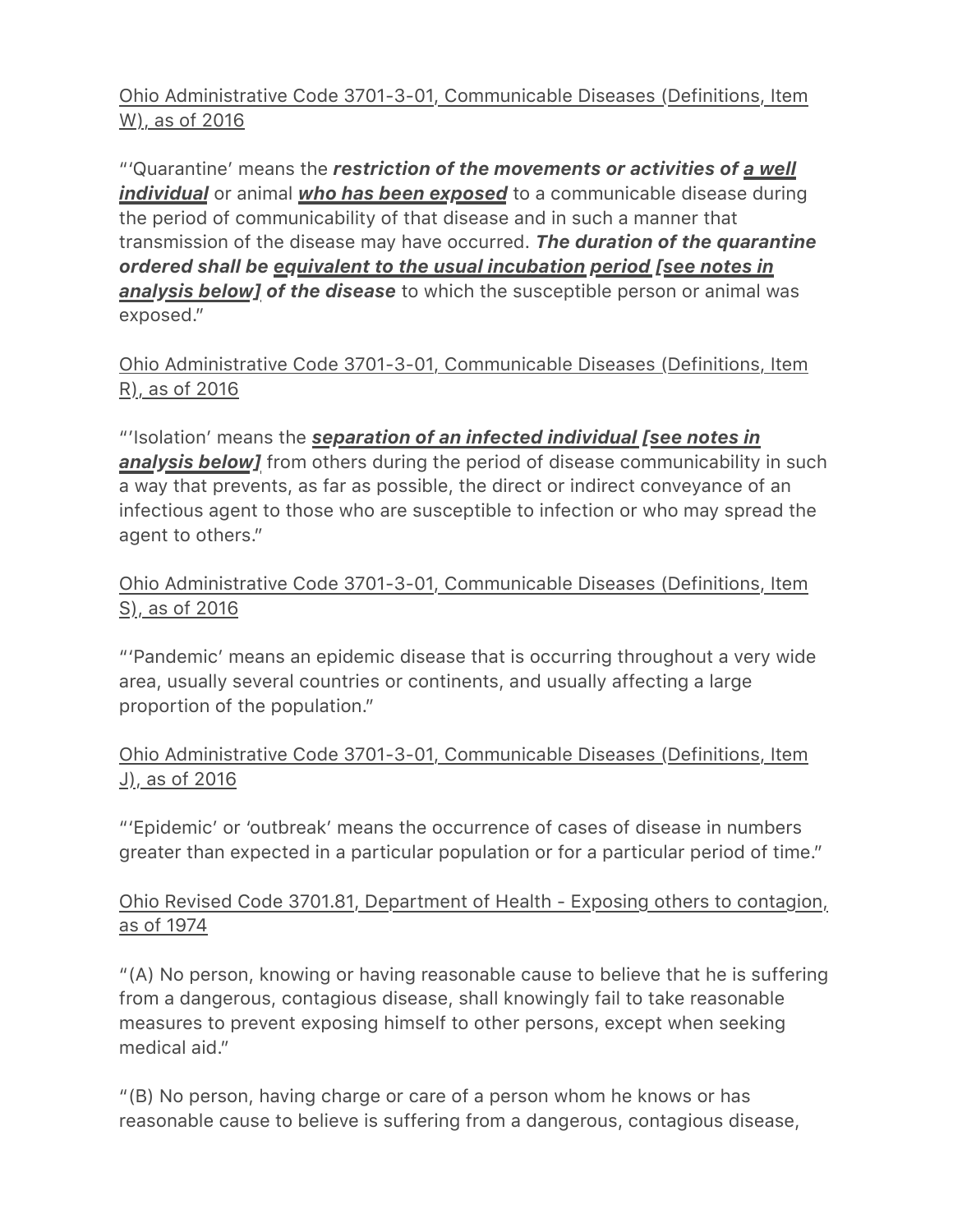shall recklessly fail to take reasonable measures to protect others from exposure to the contagion, and to inform health authorities of the existence of the contagion."

"(C) No person, having charge of a public conveyance or place of public accommodation, amusement, resort, or trade, and knowing or having reasonable cause to believe that persons using such conveyance or place have been or are being exposed to a dangerous, contagious disease, shall negligently fail to take reasonable measures to protect the public from exposure to the contagion, and to inform health authorities of the existence of the contagion."

# The Constitution of the State of Ohio, Bill of Rights, Article I, Section 7, as of 1851

"… nor shall any interference with the rights of conscience be permitted."

Ohio Revised Code 2921.45, Offenses Against Justice and Public Administration - Interfering with civil rights, as of 1974

"(A) No public servant, under color of his office, employment, or authority, shall knowingly deprive, or conspire or attempt to *deprive any person of a constitutional or statutory right*."

"(B) Whoever violates this section is guilty of interfering with civil rights, a misdemeanor of the first degree."

# Ohio Revised Code 4112.02, Civil Rights Commission - Unlawful discriminatory practices, as of 2017

"It shall be an unlawful discriminatory practice:

(G) For any proprietor or any employee, keeper, or manager of a place of public accommodation to deny to any person, except for reasons applicable alike to all persons regardless of race, color, religion, sex, military status, national origin, disability, age, or ancestry, the full enjoyment of the accommodations, advantages, facilities, or privileges of the place of public accommodation."

## 42 U.S. Code, Section 2000a. Prohibition against discrimination or segregation in places of public accommodation (1964)

"All persons shall be entitled to the full and equal enjoyment of the goods, services, facilities, privileges, advantages, and accommodations of any place of public accommodation, as defined in this section, without discrimination or segregation on the ground of race, color, *religion [see notes in analysis below]*,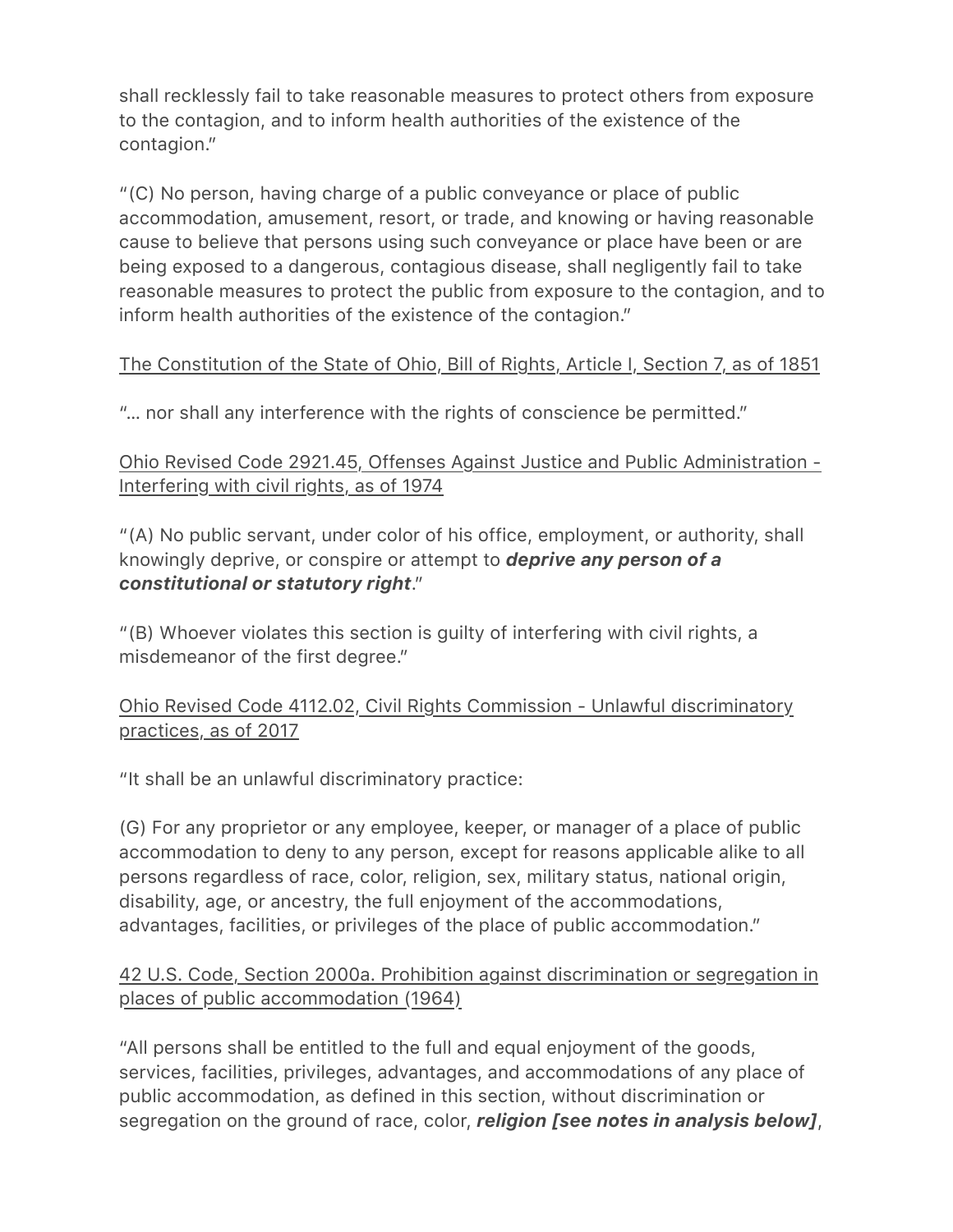or national origin."

42 U.S. Code, Section 2000a-1. Prohibition against discrimination or segregation required by any law, statute, ordinance, regulation, rule or order of a State or State agency (1964)

"All persons shall be entitled to be free, at any establishment or place, from discrimination or segregation of any kind on the ground of race, color, religion, or national origin, *if such discrimination or segregation is or purports to be required by any law*, statute, ordinance, regulation, rule, or order of a State or any agency or political subdivision thereof."

42 U.S. Code, Section 2000a-2. Prohibition against deprivation of, interference with, and punishment for exercising rights and privileges secured by section 2000a or 2000a-1 of this title (1964)

"No person shall (a) withhold, deny, or attempt to withhold or deny, or deprive or attempt to deprive any person of any right or privilege secured by section 200a or 2000a-1 of this title, or (b) intimidate, threaten, or coerce, or attempt to intimidate, threaten, or coerce any person with the purpose of interfering with any right or privilege secured by section 2000a or 2000a-1 of this title, or (c) punish or attempt to punish any person for exercising or attempting to exercise any right or privilege secured by section 2000a or 2000a-1 of this title."

#### Leviticus 15:8

"And if he that hath the issue spit upon him that is clean, then he [the clean] shall wash his clothes, and bathe himself in water, and be unclean until the even."

#### Exodus 23:1

"Thou shalt not raise a false report: put not thine hand with the wicked to be an unrighteous witness."

#### ANALYSIS

Key points to observe from the references are the following:

- 1. Special or standing orders for masking in public represent both a restriction of movement and a restriction of activity (a mode of quarantine) of a susceptible person, *a well individual who has been exposed to a communicable disease*, to prevent the spread of such a disease.
- 2. Applied to *single,* susceptible, well individuals with an adjudicative due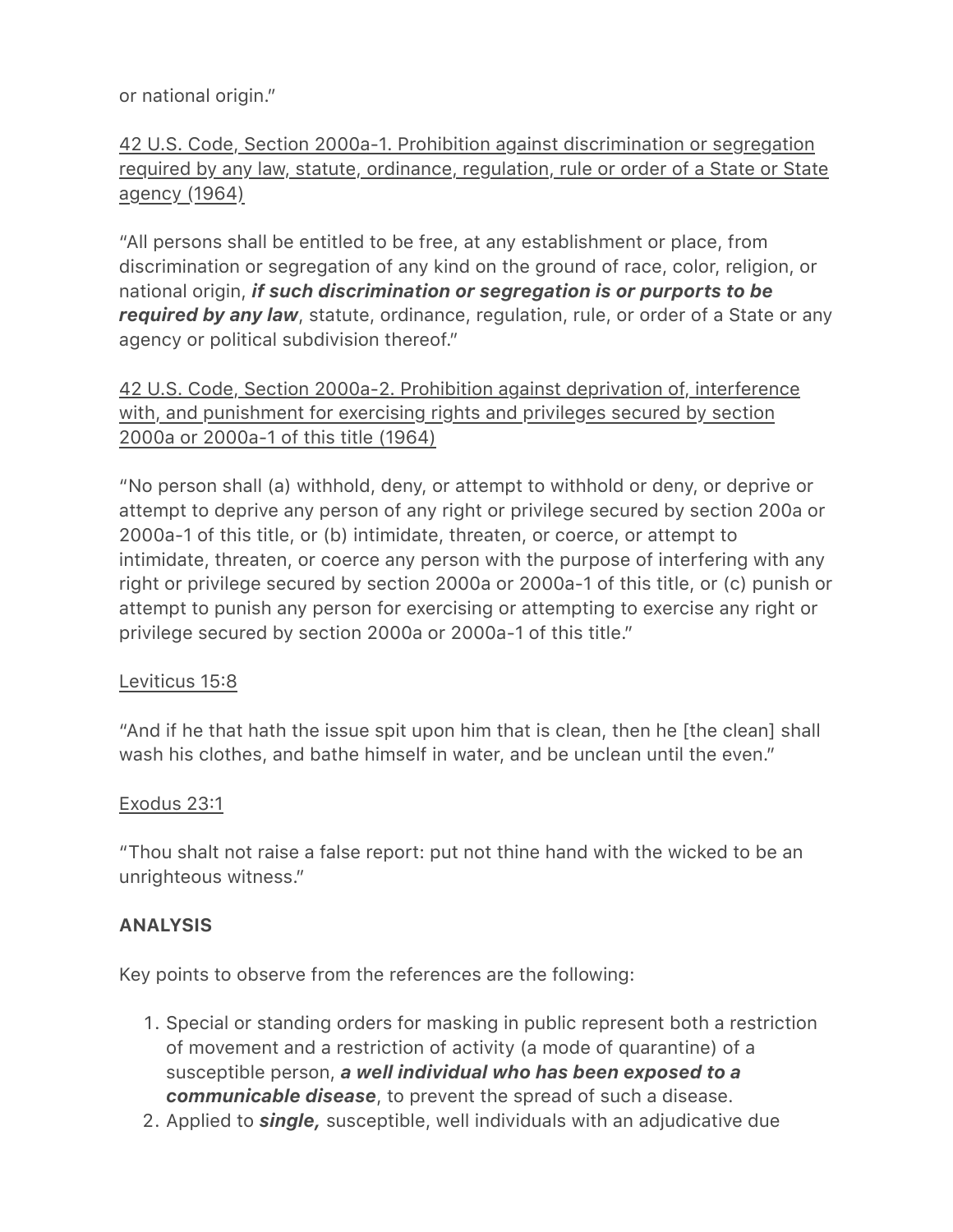process of law on an individual basis (see notes below), or applied to *every* susceptible well individual as determined *by the conscience* of every susceptible well individual, such orders *may* be reasonable, lawful, inviolable, and enforceable.

- 3. Applied to *every* well individual of undetermined susceptibility in an administrative fashion, such orders *are* arbitrary, unreasonable, unlawful, and unenforceable.
- 4. In order to be legally considered for an ordered restriction of movement or activity (e.g., quarantine by public masking), a single well individual must be known, or be reasonably believed, by oneself and/or by health care providers and/or by one to whom charge is given over the individual, to have been made susceptible to such a disease, that is:
	- 1. Exposed to a communicable disease;
	- 2. Exposed during the period of communicability;
	- 3. Exposed in a manner that transmission may have occurred.
- 5. Single, susceptible, well individuals are already lawfully expected, under the general sense of authority of the department of health, (ORC 3701.81, "Exposing") to take reasonable measures to prevent exposing oneself to others when knowing or having reasonable cause to believe that one may be suffering from a dangerous, contagious disease.
- 6. Therefore, *it is arbitrary, unreasonable, unlawful, and unenforceable* to use a health order to ultimately circumvent the conscience of *every* well individual of undetermined susceptibility regarding one's reasonable cause to believe whether or not one may be suffering from a dangerous, contagious disease ("… nor shall any interference with the rights of conscience be permitted." *The Constitution of the State of Ohio, Bill of Rights, Article I, Section 7*).
- 7. Also, *it is arbitrary, unreasonable, unlawful, and unenforceable* to use a health order to ultimately circumvent, without adjudicative due process of law on an individual basis, *every* well individual's conscience regarding one's own reasonable measures (method and duration) of preventing exposure to others should one believe oneself to be susceptible, that is, exposed to a dangerous, contagious disease ("… nor shall any State deprive any person of … liberty … without due process of law." *Constitution of the United States of America, Amendment XIV, Section 1*).
- 8. Persons having charge or care of a well individual for whom it is known, or for whom there may be cause to reasonably believe, may be suffering from a dangerous, contagious disease, are already lawfully expected, under the general sense of authority of the department of health, to take reasonable measures to protect others from exposure and to inform health authorities of the existence of the contagion (ORC 3701.81, "Exposing" and ORC 3701.23, "Reporting").
- 9. Therefore, *it is arbitrary, unreasonable, unlawful, and unenforceable* to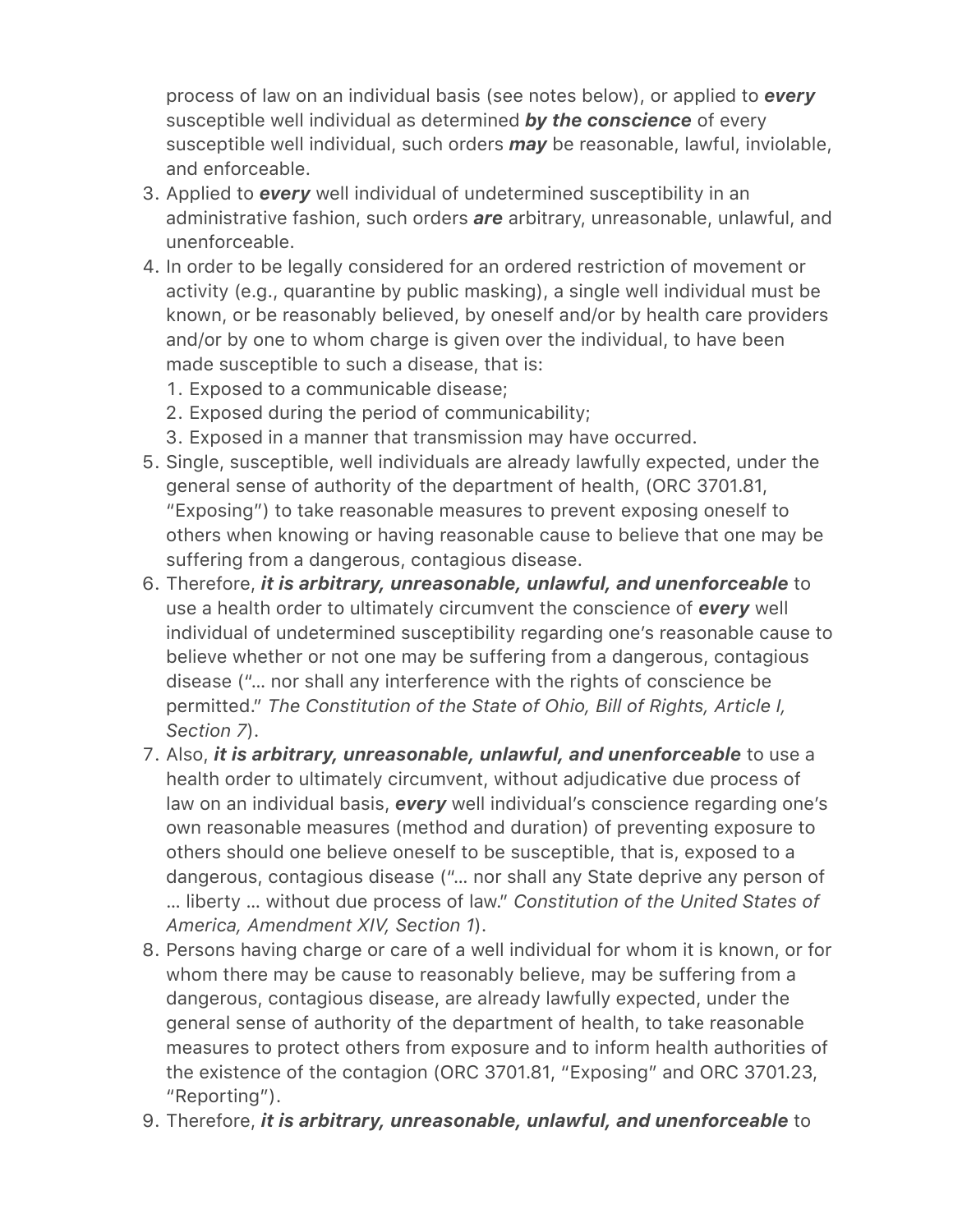use a health order to ultimately circumvent, without adjudicative due process of law on an individual basis, the conscience of *every* person having charge or care of well individuals regarding whether or not the well individual may be suffering from a dangerous, contagious disease and regarding one's reasonable measures (method and duration) to protect others from the contagion.

- 10. Persons having charge of business and/or places of public conveyance or public accommodation, wherein it is known or with reasonable cause it is believed that the public is being exposed to a dangerous, contagious disease, are already lawfully expected, under the general sense of authority of the department of health, to take reasonable measures to protect the public from exposure and to inform health authorities of the existence of the contagion (ORC 3701.81, "Exposing" and ORC 3701.23, "Reporting").
- 11. Therefore, *it is arbitrary, unreasonable, unlawful, and unenforceable* to use a health order to ultimately circumvent, without adjudicative due process of law on an individual basis, the conscience of *every* person having charge of such a place regarding whether or not the public may be exposed to a dangerous, contagious disease and regarding one's reasonable measures (method and duration) to protect the public from the contagion.
- 12. Also, *it is arbitrary, unreasonable, and unlawful* on the part of those in charge of places of business or public conveyance or public accommodation, regardless of a state-wide mask order, to discriminate or segregate individuals not publicly masked by restricting full access to the facility or service (42 U.S. Code, Section 2000a-1; see notes below regarding religious discrimination) without knowing or having reasonable cause to believe the individual is carrying a dangerous, contagious disease onto the premises.
- 13. *Lawfully ordered* restriction of movement or activity (e.g., public masking) of a single, susceptible, well individual, having occurred by adjudicative due process of law *on an individual basis* with a preponderance of medical evidence, lawfully established, should not be violated (see notes below).
- 14. *Lawfully ordered* restriction of movement or activity (e.g., public masking) of a single, susceptible, well individual, having occurred by adjudicative due process of law *on an individual basis* with a preponderance of medical evidence, lawfully established, should be enforced (see notes below).
- 15. Unlawfully ordered restriction of movement or activity (e.g., public masking) of single, susceptible, well individuals and the unlawfully ordered restriction of *every* well individual in Ohio should be respectfully defied by all members of the public.
- 16. Unlawfully ordered restriction of movement or activity (e.g., public masking) of single, susceptible, well individuals and the unlawfully ordered restriction of *every* well individual in Ohio should be publicly defied and abandoned by the health authorities, officials, and law enforcement officers. The public should encourage the same and support their effort.